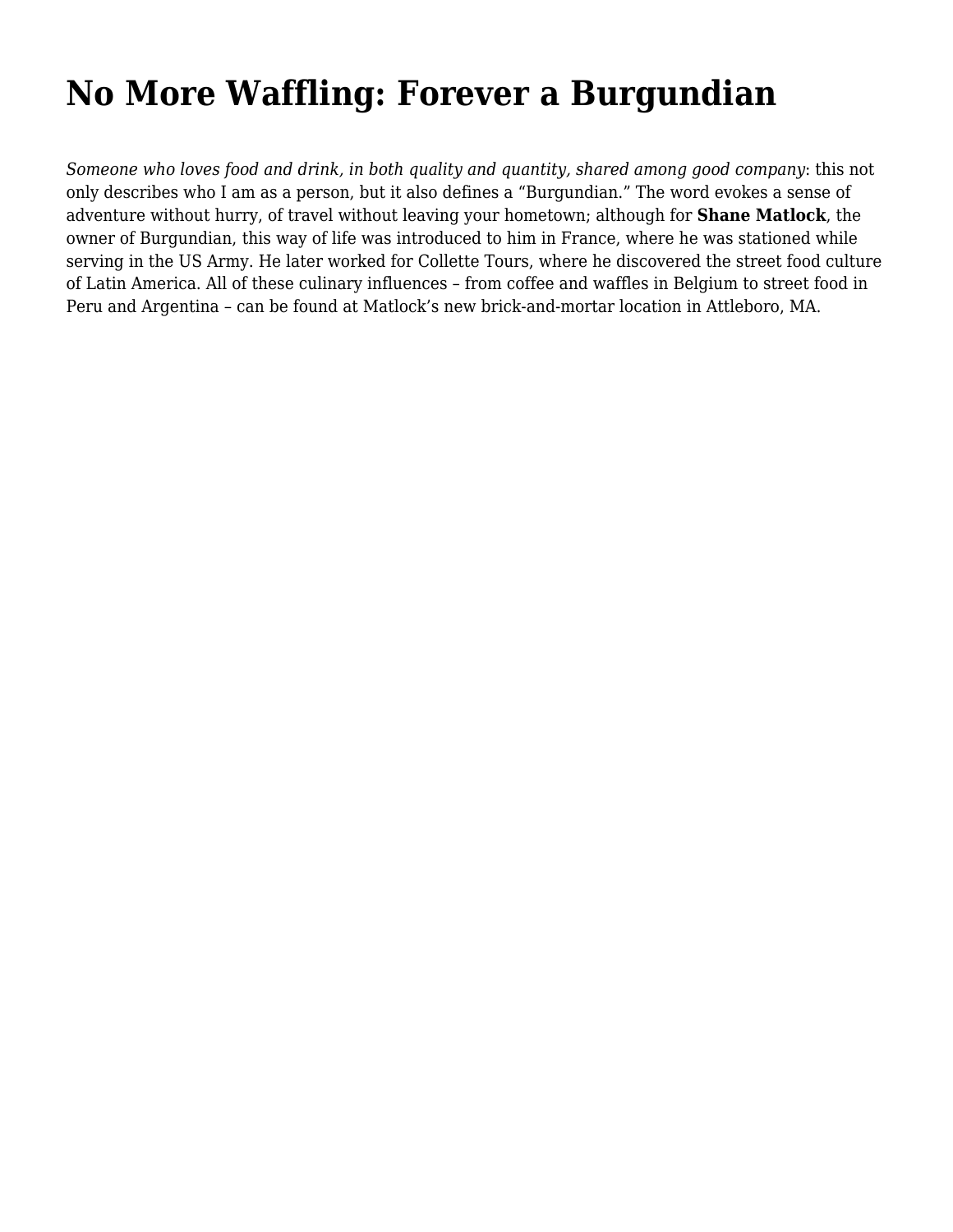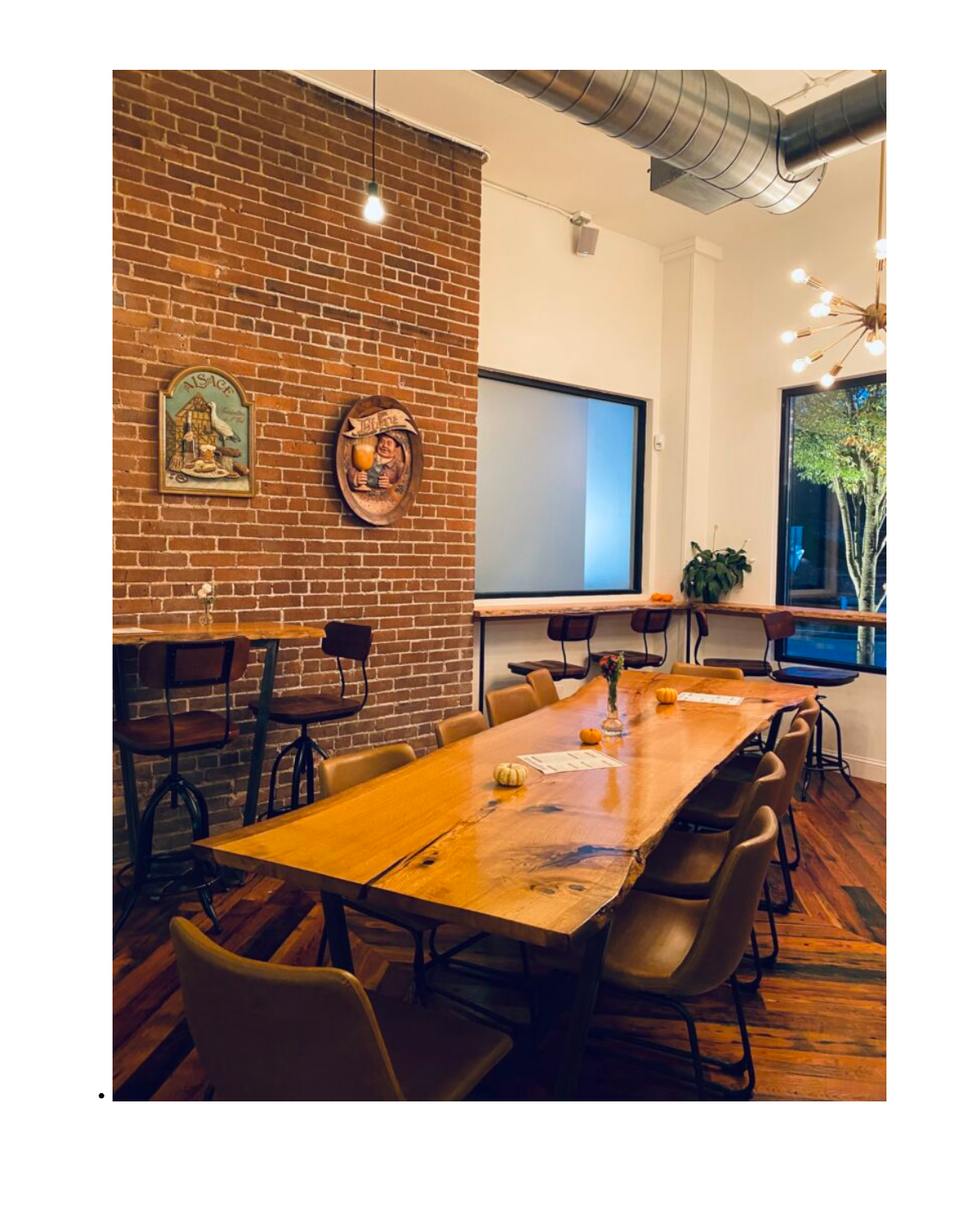

The Burgundian, however, is not a new concept to grace our food scene. Exactly 202 weeks before their opening, (not that anyone's counting) I tried my first Liège Belgian waffle at **Bayberry Beer Hall**, where Matlock and his trusty sidekick **Brad "Waffle Boy" Lavoie** were popping up in 2017. That day changed my life: I fell in love with a waffle. It was topped with coffee milk mascarpone whipped cream and an espresso fudge drizzle. My friend and I created a new hashtag that night, #waffleywedded, because we were so enamored with this magnificent creation. We returned for second helpings, checking the waffle makers' left hands for wedding bands – love knows no limits – and asked, "Who are you? What voodoo magic do you possess? How can waffles taste this good?"

Even though Matlock is already married (you're a lucky woman, Karen!), he let us in on the secret of his waffles, which I proudly touted henceforth as an unofficial Burgundian representative – Liège waffles are created from brioche-like dough instead of batter, which lends itself to a denser, almost buttery experience. The recipe also calls for pearl sugar, which are shaped into small clusters and caramelize when heated. Without a doubt, the Burgundian delivers the most superior waffles, surpassing all others in quality and taste, even in their unadulterated, topping-less form.

But ordering the plain waffle is a hard choice to make with so many sweet and savory options. The Fried Chicken and Waffles is a classic, and specials range from the Tuscan Waffle – a sun-dried tomato & basil Liège waffle served with Italian sausage – to a Christmas-themed Gingerbread Waffle, made from their own spice blend and fresh ginger, topped with orange-ginger caramel and fresh sugared cranberries.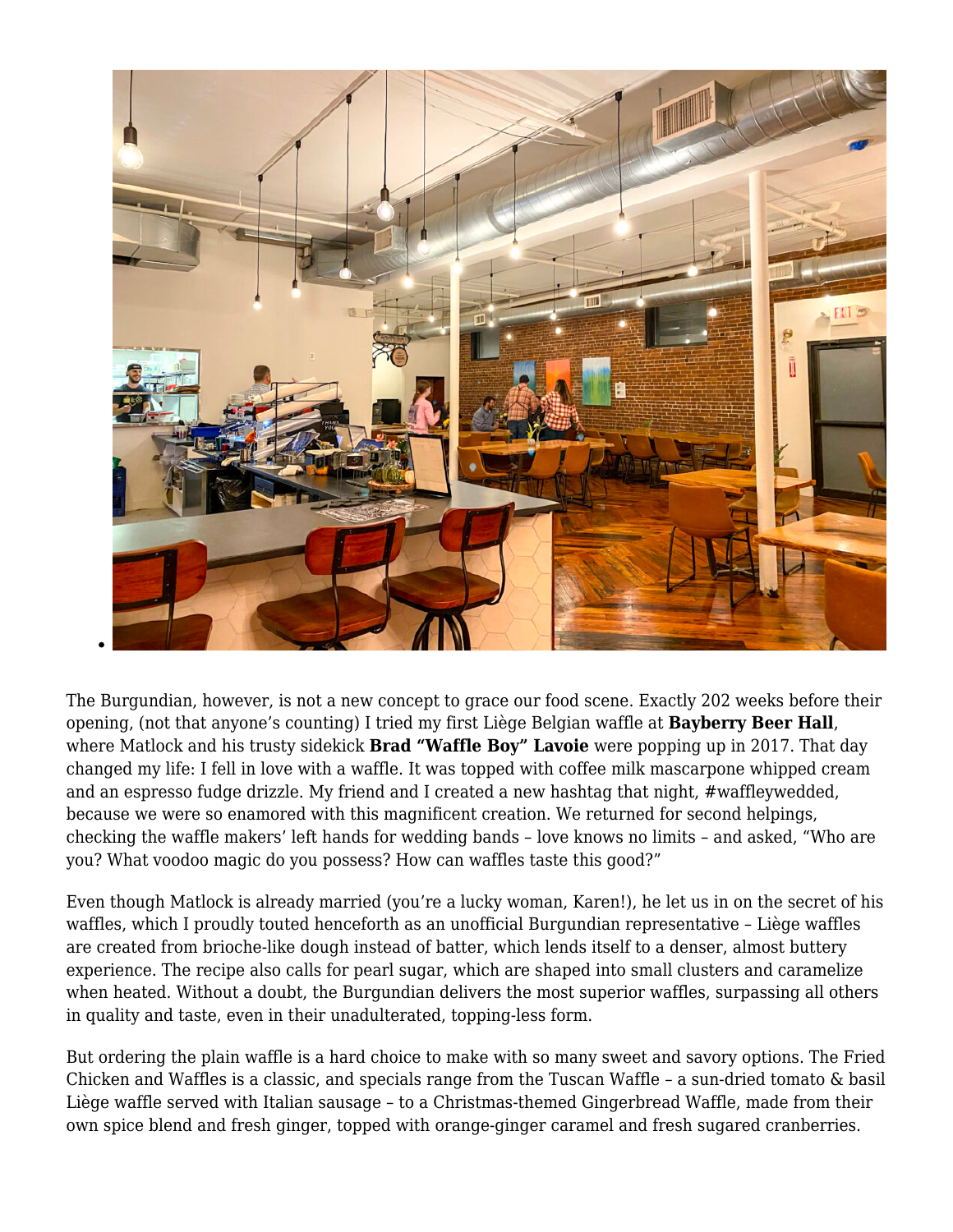I was at one of their brewery pop-ups and asked for a combination of two of their waffle toppings (let's just say sausage-gravy was involved). Another guest saw it and I talked it up, so they went up and ordered "The Jenny." I felt like I'd truly made it.

Therefore, you can imagine my excitement when the Burgundian expanded their menu to include "welltravelled street food," from Peruvian pork belly sandwiches to Filipino street noodle bowls. And finally, after four years of food truck events, brewery pop-ups, and food expo appearances, their storefront opened its doors in Attleboro, about 10 minutes north of Providence.

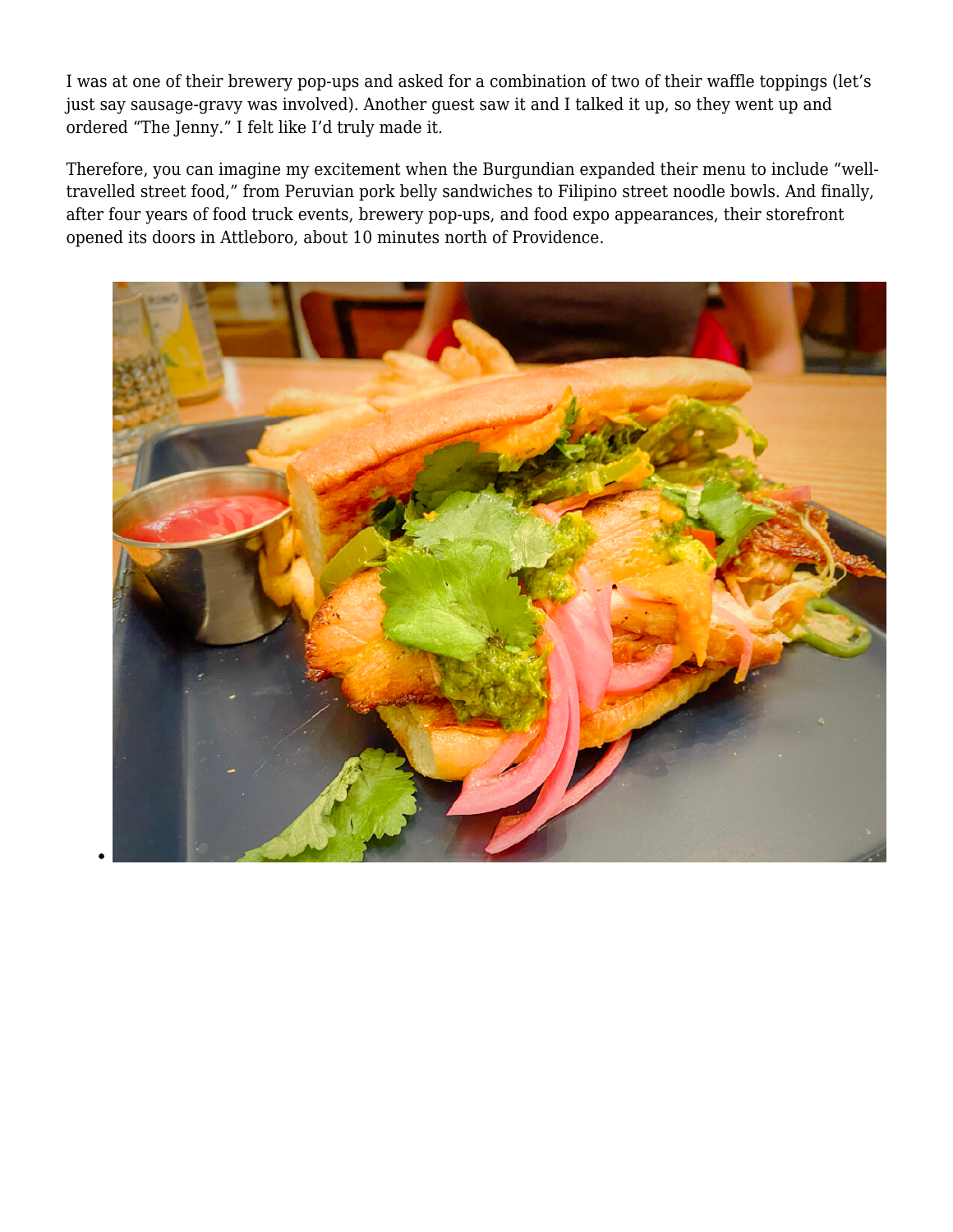

*Peruvian Pork Belly Sando and Korean Jackfruit sando*

Warm light beckons passersby through large, front-facing windows, and the inside is industrial yet classy: red brick walls, hardwood floors, exposed bulb chandeliers. The space feels open and inviting, with two corner nooks and a central dining area. It's a seat-yourself affair, where you order at the counter and take a number – strikingly like Bayberry Beer Hall. Some of Rhode Island's finest were in attendance that night, like David Dadekian of Eat Drink RI and his wife, Brenda; Robin Dionne of RI Veg Fest and her musician husband, Bernard; local artist Rachel Brask (whose artwork is featured on the walls of the restaurant) and her husband, Pete Hutchinson, an official Burgundian himself. *Food and drink, in quality and quantity, shared among good company.*

For the main course, my friends and I shared three entrees spanning three continents. First, a vegetarian Korean Jackfruit Sando, made with braised jackfruit, spicy Korean coleslaw, and pineapple salsa, served on a griddled brioche bun. It must be noted that not all jackfruit is created equal (or at least not marinated to its finest), but the Burgundian has mastered the texture and taste of this meat alternative. It was delicious.

The second was a Mediterranean Chicken Shawarma Wrap, which tasted as if a Middle Eastern shawarma and a Greek gyro had a baby: creamy curry chicken, tzatziki, pickled red onions, olive tapenade and a roasted garlic aioli. It was no surprise to anyone that upon seeing "tzatziki," I chose this as my personal pick. Finally: the Peruvian "Chicharron" Pork Belly Sando. One of Matlock's favorites, it was the star of our night: Crispy pork belly, sweet potato mousse, Peruvian Aji Creole sauce, pickled red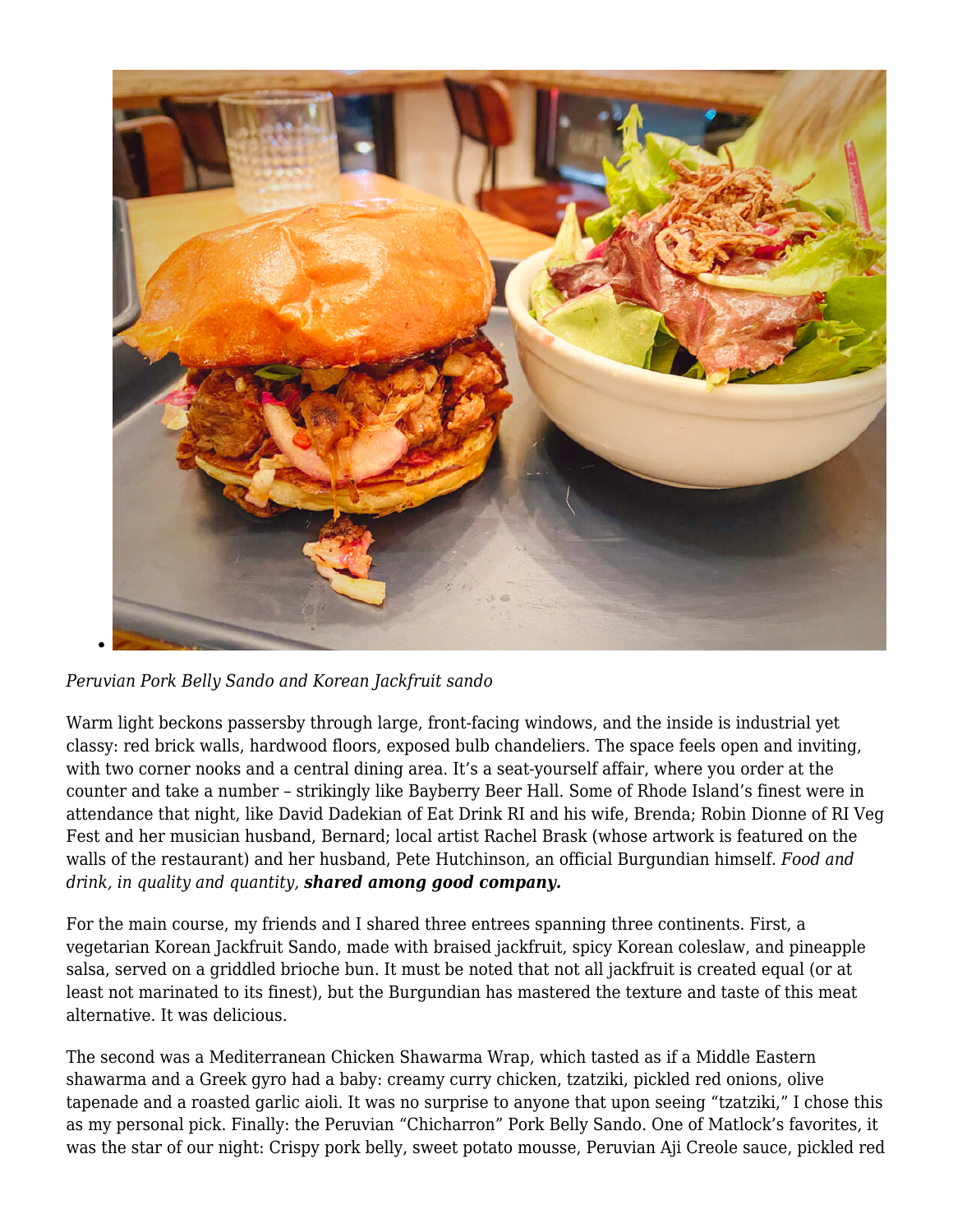onions and chilies – I felt the heavens open and beckon me upward. It was rich and savory, tangy and sweet, a little spicy, and oh so satisfying.

Despite being full, we couldn't say no to the Rum Raisin Liège Waffle Bread Pudding (a la mode). I have no words, only the memory of sweet-buttery-caramel-rum-raisin goodness paired with contented hums and sighs and the sound of spoons scraping against the plate. This concluded an evening of a longawaited grand debut.



*Rum Raisin Liège Waffle Bread Pudding*

As I conclude this piece, I must also report my time here in Rhode Island is ending. I am moving to another state in the new year, and I'd like to say farewell to the faithful readers of *Motif*. Thank you for coming alongside me as I have journeyed through the food landscape in RI during the past eight years. The irony is that I'm leaving RI to get married – I'm becoming #waffleywedded! – but no matter where I find myself, I will always have a place in my heart for this wonderful, crazy hidden gem of a state we call Lil' Rhody. Most importantly, and perhaps this goes without saying, I'll forever be a Burgundian. I bid you all to do the same.

Burgundian, 55 Park Street, Attleboro, MA.

www.weareburgundians.com